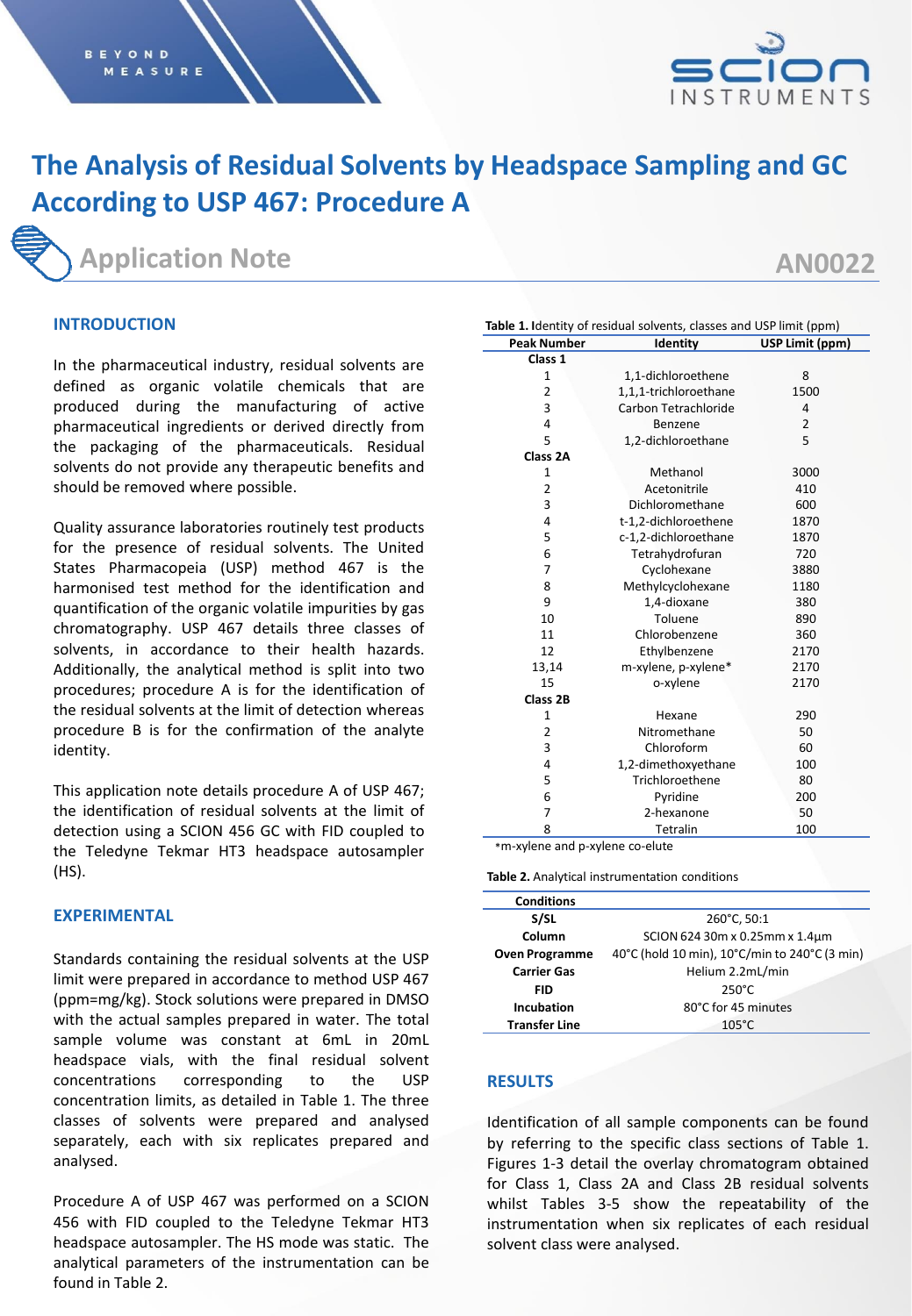





**Fig 1**. Overlay of six chromatograms of Class 1 residual solvents with a magnified insert of 1,1-dichloroethene